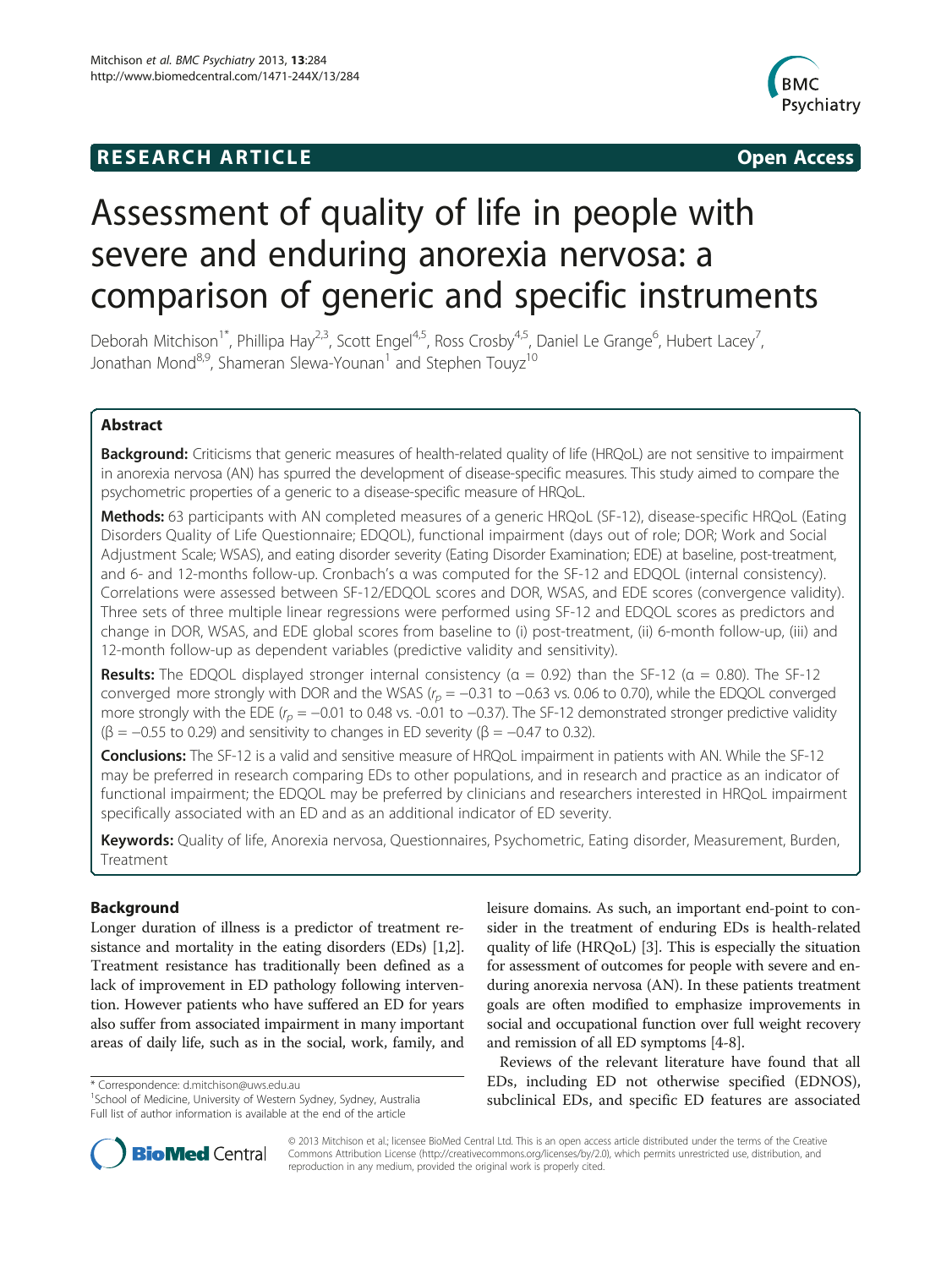with impairment in HRQoL [\[9-11](#page-8-0)]. However, while some of this research includes an association between AN and impairment, findings have been mixed, and contention remains regarding HRQoL in this group. Although AN is regarded as the most physically and mentally debilitating of the EDs, a number of clinical and communitybased studies have reported that participants with AN have less HRQoL impairment than participants with bulimia nervosa and binge eating disorder [\[12-14](#page-8-0)], and on some domains (e.g. social functioning) report comparable HRQoL to normal controls [[13,14\]](#page-8-0).

Such findings have led to a discourse regarding the accurate measurement of HRQoL in the EDs. Criticisms have been made that generic measures (including the widely used medical outcome study short forms, the SF-12 [[15\]](#page-8-0) and SF-36 [\[16](#page-8-0)]) may not be sensitive to the true level of impairment associated with EDs, or accurately differentiate between ED diagnostic groups [\[10,11](#page-8-0)]. Calls for the development of ED-specific instruments were made in order to increase the relevance of questions and domains of HRQoL to people with EDs, thereby increasing the overall sensitivity of HRQoL measurement. This is not a phenomenon unique to the ED field, but rather mirrored a similar disease-specific movement in other health fields, which began in cancer research [[17](#page-8-0)].

The response was the development of four new instruments, three of which have been identified as having particularly strong psychometrics [[18\]](#page-8-0), including Engel and colleagues' EDs quality of life (EDQOL) questionnaire [[19](#page-8-0)]. The stated benefits of these ED-specific instruments include a greater sensitivity to impairment and responsiveness to change compared to generic HRQoL measures, in turn resulting in larger effect sizes in analysis. In practical terms, the greater sensitivity of these specific measures may translate into knowledge regarding the minimal change in ED symptomatology required to reflect meaningful improvement in everyday functioning.

The development and growing preference for EDspecific HRQoL measures has added to our ability to measure impairment in EDs, however there are also limitations that suggest that the use of generic instruments should not be abandoned. For one, ED specific measures cannot be used to compare EDs to other mental or physical health disorders. Furthermore, EDspecific measures attempt to measure HRQoL impairment secondary only to ED symptoms, and as such must rely on individuals' ability to partition impairment caused by the ED versus other psychosocial problems; an endeavour complicated by the high psychological and physical comorbidity in people with EDs [\[20](#page-8-0)-[22\]](#page-8-0).

The respective strengths and limitations of generic versus specific measures of HRQoL have led to suggestions, both within and outside of the ED field, that there may be a place for using both types of measures. While

this appears sensible advice, no studies to date have specifically been conducted in order to compare the relative performance of generic versus disease-specific HRQoL instruments in an ED sample. Such an investigation would provide an evidence-base that will aid the selection of instruments in future research and clinical practice.

## Aims

The current study aimed to compare the psychometrics of a disease-specific HRQoL measure (EDQOL [[19\]](#page-8-0)) to a generic HRQoL measure (SF-12 [[15\]](#page-8-0)), both commonly used in ED research and practice. The sample was made of patients with chronic AN participating in a treatment trial. This allowed for a comparison of the internal consistency, convergent validity, criterion-related validity, and sensitivity to predict change in ED pathology of the EDQoL vs. the SF-12. It also enabled the contentious issue of HRQoL and its measurement in AN to be addressed. Given our aim was more specifically to test the claims made that disease-specific measures provide a more accurate indication of HRQoL, it was hypothesized that the EDQOL would generate stronger internal consistency, criterion-related and convergent validity, and sensitivity to change than the SF-12 in this study.

# Methods

# Participants

Participants were 63 females with long-standing AN, who were randomly assigned to receive either cognitive behavioural therapy (CBT) [\[23\]](#page-8-0) or specialist supportive clinical management (SSCM) [\[24\]](#page-8-0). Participants were eligible if they were female; were 18 years or older; met DSM-IV [[25\]](#page-8-0) criteria for AN (excluding criterion D amenorrhea, in order to align with the proposed DSM-5 changes); and had an illness duration of at least 7 years (even if there had been periods of remission). Participants were excluded from the study if they had a current manic episode or psychosis; had current alcohol or substance abuse or dependence; had a significant current medical or neurological illness, including seizure disorder (with the exception of nutrition-related alterations) that impact on weight; were currently engaged in psychotherapy and not willing to suspend this while participating in the study; or did not live within or had plans to move beyond commuting distance from the study site in the following 12 months. Both treatment arms involved  $30 \times 50$ -minute individual treatment sessions provided over a period of eight months in an outpatient setting. While treatment addressed ED symptoms, the main goal was to improve patients' quality of life. Participants ranged in age from 20 to 62 years ( $M = 33.4$ ,  $SD = 9.6$ ), had a long duration of AN ( $M = 16.6$  years,  $SD = 8.5$ ), and were underweight ( $M = 16.2$  body mass index (BMI; kg/m<sup>2</sup>),  $SD = 1.3$ ). Most participants were diagnosed with AN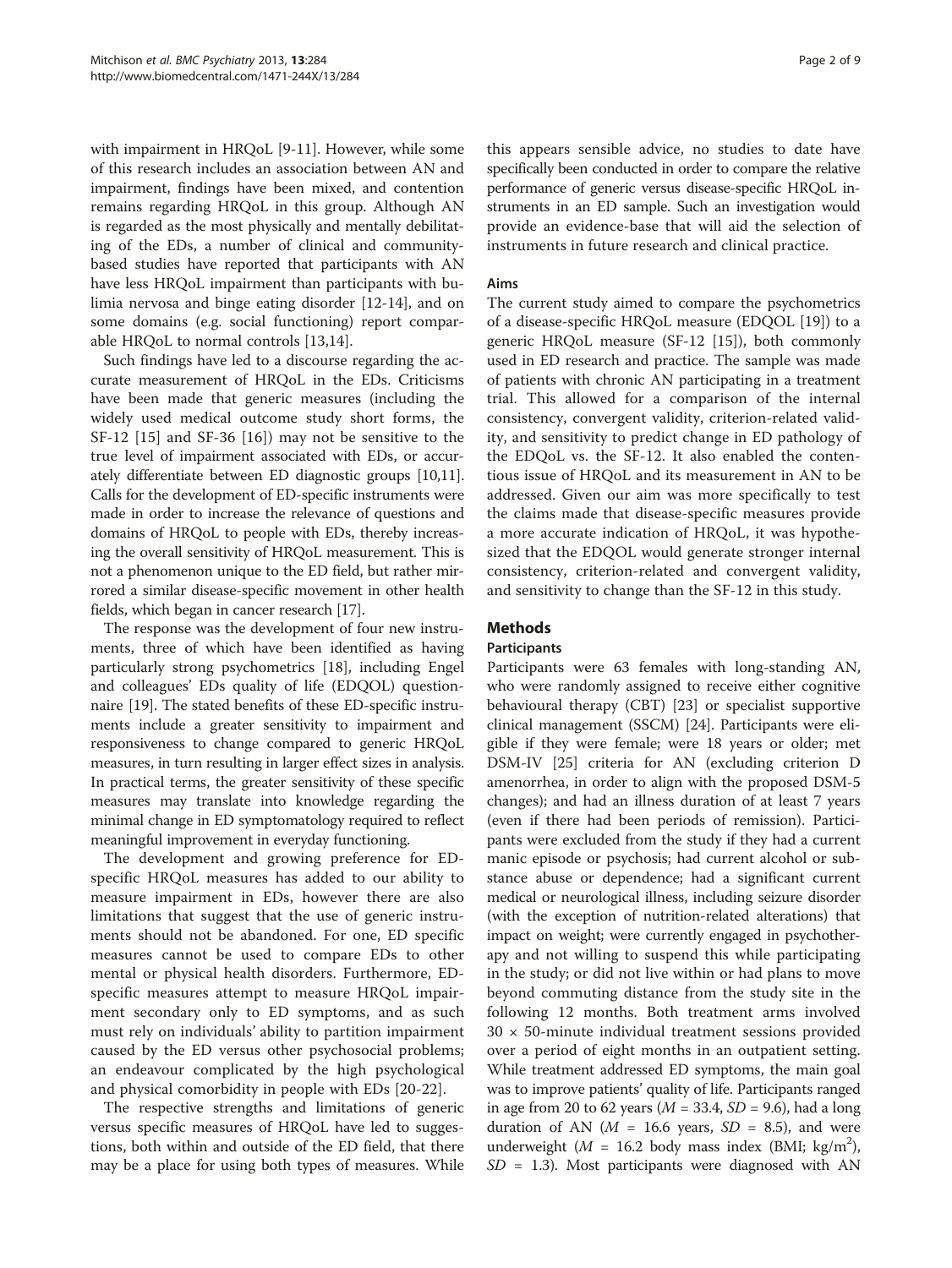restricting (vs. binge/purge) subtype ( $n = 47$ ; 75%), were single (*n* = 36; 57%), did not have children (*n* = 50; 79%), were in full-time employment ( $n = 25$ ; 40%) or study  $(n = 10; 16%)$ , and had a graduate or postgraduate degree  $(n = 40; 63\%).$ 

# Measures

#### Diagnostic measures

Diagnosis at initial assessment was determined using what is generally considered the gold standard diagnostic interview for EDs, the Eating Disorder Examination (EDE) [[26](#page-8-0)]. The EDE determines the frequency and severity of ED symptoms and produces four subscale scores (Restraint, Eating Concerns, Weight Concerns, and Shape Concerns) which together contribute to an overall global score. BMI and frequency of ED behaviours (objective and subjective binge eating, purging behaviours, and driven exercise) are also assessed in the EDE. The SCID-I (Structured Clinical Interview for DSM-IV-TR Axis I Disorders) [[27](#page-8-0)] was also used to assess for Axis I mental disorder comorbidity.

#### Health related quality of life measures

The Medical Outcomes Study (12-item) short-form (SF-12) [[15](#page-8-0)] and the Eating Disorders Quality of Life Questionnaire (EDQOL) [[19](#page-8-0)] were administered to assess HRQoL. The SF-12 is a standardized generic measure, and has been used widely in research interested in the impairment associated with physiological and psychological health conditions. The 12 items contribute to 2 weighted scales, a Physical Component Summary Scale (PCS) and a Mental Component Summary Scale (MCS), each with a normative mean of 50 and standard deviation of 10. Higher scores indicate higher levels of functioning. Items on the PCS assess how health is perceived to limit everyday physical activities, how physical health is perceived to limit social functioning and productivity in work and other roles, and the extent to which pain is experienced. Items on the MCS assess how emotional health is perceived to limit social functioning and productivity in work and other roles, and the extent to which participants feel anxious, depressed, and lethargic. Strong psychometric properties have been demonstrated and norms computed for Australian population samples [[15,28](#page-8-0)]. Participants who completed the SF-12 were  $n = 63$  at baseline,  $n = 55 (87%)$  at end of treatment,  $n = 42 (67%)$ at 6-month follow-up, and  $n = 46$  (73%) at the 12-month follow-up.

The EDQOL was designed as a disease-specific questionnaire to measure HRQoL in ED patients. It has 25 items that contribute to four subscales (Psychological, Physical/Cognitive, Work/School, and Financial), which combined produce an overall quality of life score. Each item is coded on a five-point scale and asks the participant

to rate the extent to which they perceive their ED to affect their quality of life in different domains. Higher scores indicate lower ED-HRQoL. Items on the Psychological subscale assess how the ED is perceived to have impacted on thoughts and feelings about oneself; items on the Physical/Cognitive subscale assess how the ED is perceived to have impacted on physical sensations and cognitive capacity; items on the Financial subscale assess how the ED is perceived to have impacted on financial status; and items on the Work/School subscale assess how the ED is perceived to have impacted on performance at work or school. The authors have demonstrated good psychometrics for the EDQOL [[19](#page-8-0)]. Participants who completed the EDQOL were  $n = 63$  at baseline,  $n = 55 (87%)$  at end of treatment,  $n = 43 (68%)$  at 6-month follow-up, and  $n = 48$  (76%) at the 12-month follow-up.

# Measures to assess validity Convergent validity

Convergent validity refers to the extent that measures of the same or similar theoretical construct are related to each other. The Work and Social Adjustment Scale [WSAS; 29] and days out of role (DOR) question were chosen as indicators of concurrent convergent validity for the SF-12 and EDQOL. The WSAS is a short five-item measure of disease-specific functional impairment in the domains of work, home duties, social leisure, private leisure, and close relationships. It has acceptable psychometric properties [\[29\]](#page-8-0). The DOR question was modelled on questions employed in the American National Comorbidity Survey [[30](#page-8-0)]. Specifically, participants were asked: "During the past four weeks, on how many days, if any, were you unable to complete your work, study or household responsibilities because of any problem with your (physical or emotional) health?" A response between 0 (no days) and 28 (every day) was required. Research has indicated correlations in the order of −0.40 to −0.50 between the DOR question and scores on the PCS and MCS of the SF-12 [\[31\]](#page-8-0). The global scale and subscales of the EDE (described above) was also used to indicate convergence with ED severity, with the underlying assumption that poorer HRQoL should be associated with greater pathology.

#### Predictive criterion-related validity

Predictive criterion-related validity refers to the ability of scores on a given measure to accurately predict a future outcome (the criterion). In the present study, the predictive validity of the SF-12 and EDQOL administered at baseline was tested against the criterion of change in DOR and WSAS scores from baseline to post-treatment.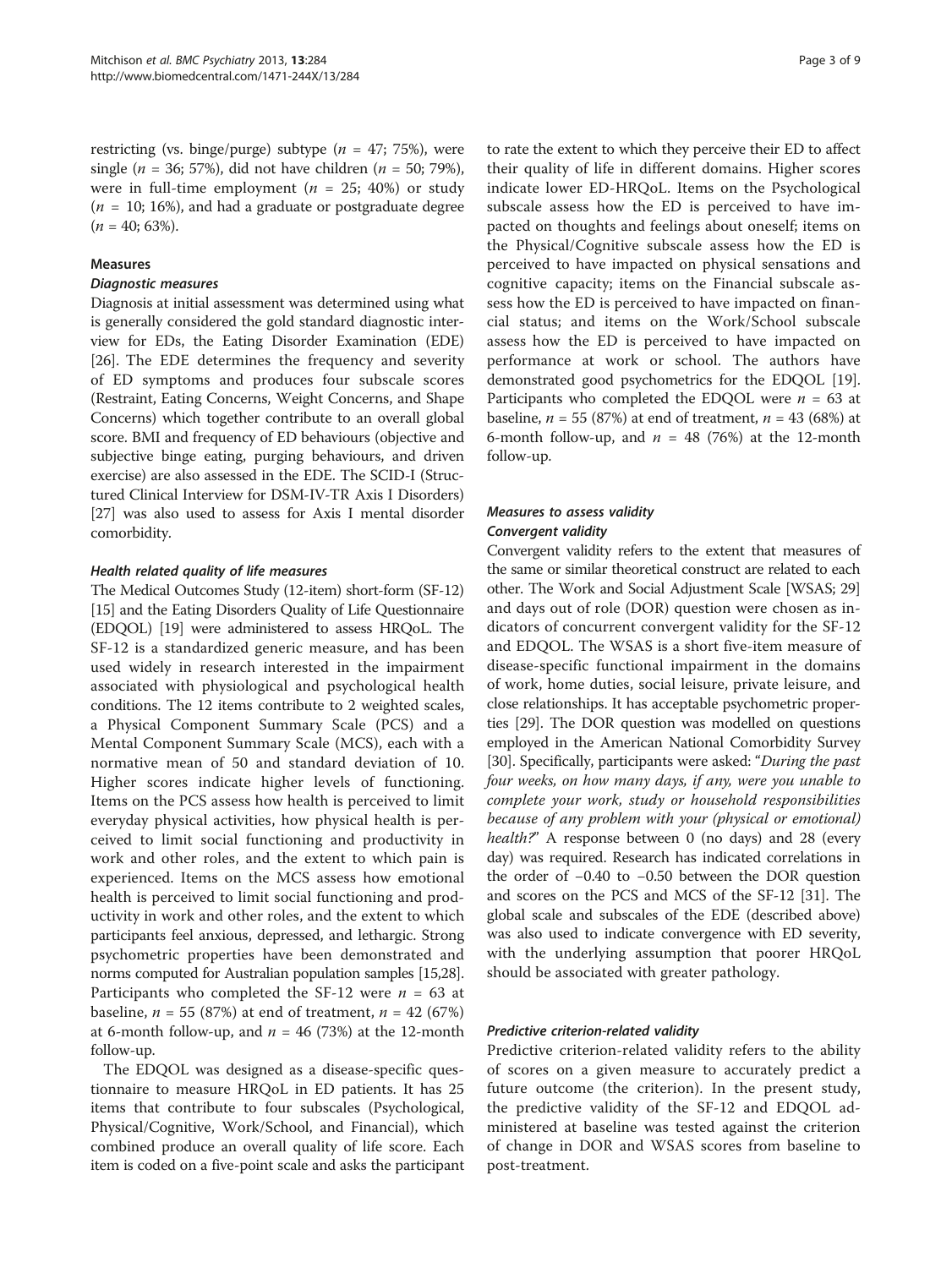#### Sensitivity to change in eating disorder pathology

The sensitivity of a measure refers to the extent to which changes in scores of the measure predicts changes in another measure. To assess the sensitivity of the SF-12 and EDQOL to changes in ED pathology, the ability of the SF-12 and EDQOL to predict baseline to post-treatment changes in the EDE global score was assessed.

#### Procedure

The study was approved by the Human Research Ethics Committee of the University of Sydney (Protocol No: 9669). Participants were recruited from July 2007 through November 2010 by advertising to clinicians, clinics treating people with EDs, and on generic websites. After telephone screening  $(N = 159)$  to determine eligibility, 73 (46%) eligible participants were invited for in-person assessment. Respective site study coordinators described the protocol in detail to these eligible participants before written informed consent was obtained and the assessments conducted. Eighty-six percent  $(N = 63)$  of eligible participants agreed to randomization. Participants were assigned to and received either CBT or SSCM. In addition to the pre-treatment assessment, participants were assessed immediately post-treatment, and 6- and 12-months following the end of treatment. Assessments were conducted by trained psychologists blind to treatment assignment, and at a place of convenience to the participant which was not the place of treatment.

#### Data analysis

The Statistical Package for the Social Sciences (SPSS) version 20.0 was used to carry out analyses. Descriptive statistics of baseline demographic information were computed, and compared between the CBT and SSCM groups using student t-tests (age, BMI, duration of illness) and chi-square tests (AN subtype, relationship status, employment/study status, children status, highest education level achieved). Given no significant differences were observed on any of these variables (all  $p > 0.05$ ), the CBT and SSCM groups were grouped together in subsequent baseline analyses. In analyses that used post-treatment data, treatment assignment was entered as a covariate.

To assess internal consistency, Cronbach's α was computed on the baseline data for the subscale and total scores of the SF-12 and EDQOL. Validity and sensitivity analyses were run with and without DSM-IV-TR Axis I comorbidity as a covariate. Pearson product–moment correlations  $(r_p)$  were computed to facilitate validity analyses. To assess concurrent convergent validity, baseline WSAS and DOR scores were correlated with baseline SF-12 and EDQOL subscale scores. To assess concurrent convergence with ED severity, the baseline EDE subscale and global scores were correlated with the baseline SF-12 and EDQOL subscale scores. To assess predictive criterion-

related validity, incremental change scores from baseline to post-treatment for the DOR and WSAS were computed, and then regressed against baseline SF-12 and EDQOL subscale scores. To assess the sensitivity to predict change in ED severity, incremental change in the EDE global score from baseline to post-treatment was computed and regressed against baseline SF-12 and EDQOL subscale scores. Analyses were considered significant at  $p < 0.05$ . Post-hoc power analyses using the PASS 11 software [[32\]](#page-8-0) revealed adequate power (0.8) to detect medium-sized correlations for the convergence validity analyses, and  $R^2$  coefficients in the order of 0.28 - 0.35 for the predictive validity and sensitivity analyses.

#### Results

Treatment effects for the randomized controlled trial, within which the current study is embedded, have been analysed and are reported elsewhere [\[8](#page-8-0)].

#### Internal consistency

Cronbach's α for the total EDQOL scale was 0.92 and for the total SF-12 scale was 0.80. For the EDQOL subscales the α-coefficients were: 0.91 (Psychological), 0.86 (Physical/Cognitive), 0.73 (Work/School), and 0.81 (Financial). For the SF-12 summary scales the α-coefficients were: 0.71 (PCS) and 0.80 (MCS).

#### Validity

#### Convergence with functional impairment

The Pearson Product Moment correlations to establish convergent validity are presented in Table [1](#page-4-0). Most correlations between the SF-12/EDQOL subscales and the WSAS scale and DOR question were significant, and ranged from moderate to strong ( $r_p > 0.30$ ), indicating convergence with measures of functional impairment. Correlations for the SF-12 summary scales with the WSAS and DOR ranged between −0.31 to −0.63. Correlations for the EDQOL subscales with the WSAS and DOR ranged between 0.06 to 0.70. When partial correlations were computed, controlling for Axis I comorbidity, the strength of these correlations reduced (see Table [1\)](#page-4-0).

#### Convergence with eating disorder severity

Table [1](#page-4-0) also contains the correlations of the SF-12/EDQOL with the EDE global and subscales. These correlations were also mostly significant and moderate to strong, indicating convergence with a measure of ED severity. The correlations for the SF-12 summary scales with the EDE global scale and subscales ranged between 0.01 to −0.37. The correlations for the EDQOL subscales with the EDE global and subscales ranged between −0.01 to 0.48. In order to assess for any effect of age on convergence with ED severity, the analyses were re-run as partial correlations controlling for age. No effect of age was found.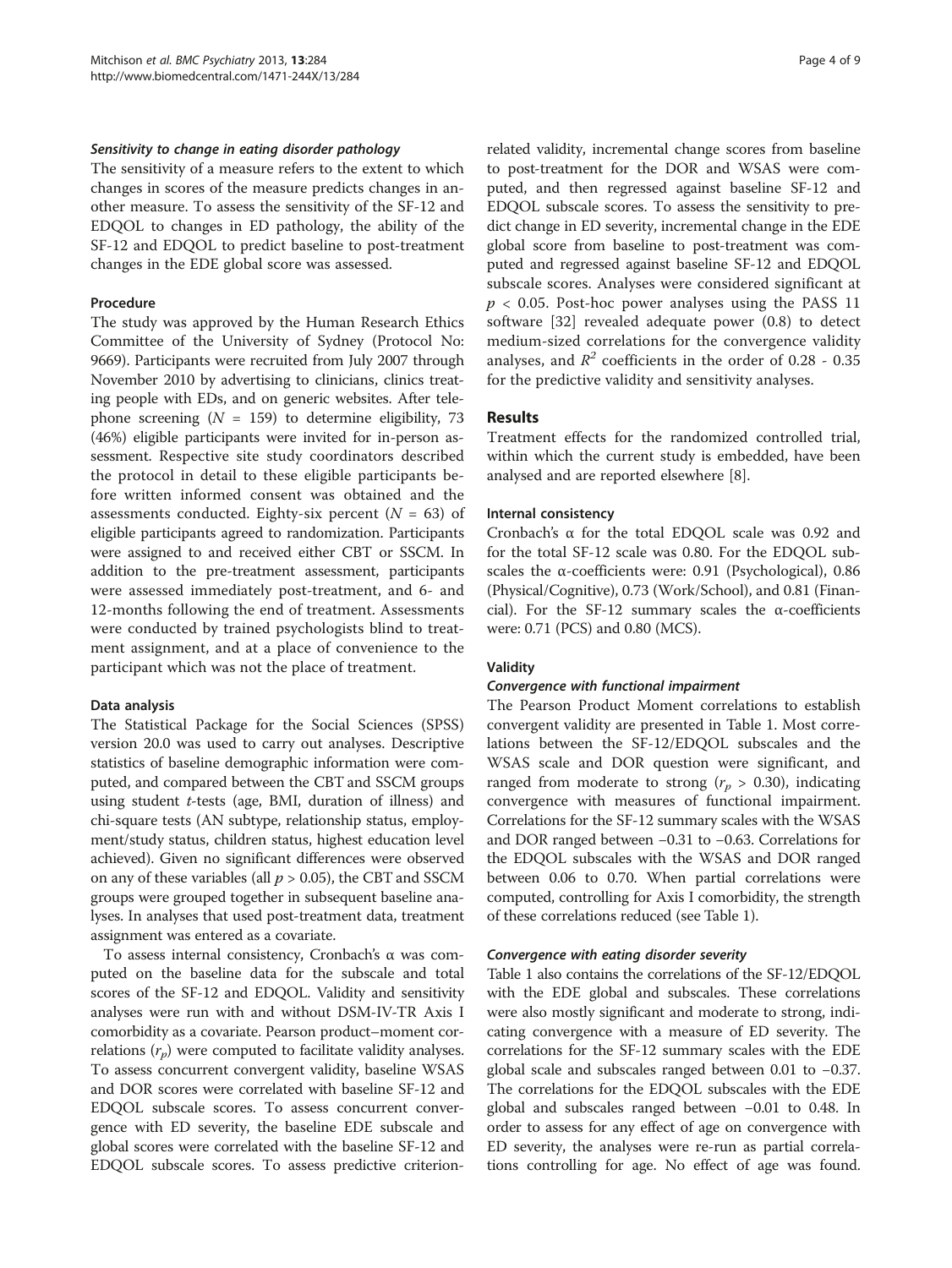|                      | SF-12 PCS                               | . Convergent rundry or the<br>SF-12 MCS | EDQOL psychological | <b>EDQOL</b> physical/cognitive | <b>EDQOL financial</b> | EDQOL work/school |
|----------------------|-----------------------------------------|-----------------------------------------|---------------------|---------------------------------|------------------------|-------------------|
|                      |                                         |                                         |                     |                                 |                        |                   |
| <b>No Covariates</b> |                                         |                                         |                     |                                 |                        |                   |
| WSAS                 | $-0.36**$                               | $-0.63**$                               | $0.70***$           | $0.66***$                       | $0.29*$                | $0.59***$         |
| <b>DOR</b>           | $-0.31*$                                | $-0.35***$                              | 0.19                | $0.53***$                       | 0.06                   | $0.51***$         |
| EDE-G                | $-0.01$                                 | $-0.37**$                               | $0.48***$           | $0.41***$                       | 0.15                   | $0.42***$         |
| EDE-R                | 0.12                                    | $-0.31***$                              | $0.41***$           | $0.28*$                         | 0.16                   | 0.24              |
| EDE-EC               | $-0.23$                                 | $-0.33**$                               | $0.46***$           | $0.45***$                       | 0.19                   | $0.42***$         |
| EDE-WC               | 0.03                                    | $-0.36***$                              | $0.40***$           | $0.33***$                       | $-0.01$                | $0.38***$         |
| EDE-SC               | 0.01                                    | $-0.25*$                                | $0.35***$           | $0.31*$                         | 0.17                   | $0.39**$          |
|                      | <b>Covarying for Axis I Comorbidity</b> |                                         |                     |                                 |                        |                   |
| WSAS                 | $-0.25$                                 | $-0.43**$                               | $0.57***$           | $0.52***$                       | $0.28*$                | $0.51***$         |
| <b>DOR</b>           | $-0.25$                                 | $-0.08$                                 | 0.14                | $0.45***$                       | $-0.08$                | $0.31*$           |
| EDE-G                | 0.11                                    | $-0.05$                                 | 0.25                | 0.20                            | $-0.05$                | 0.18              |
| EDE-R                | 0.21                                    | $-0.13$                                 | 0.26                | 0.12                            | 0.03                   | 0.08              |
| EDE-EC               | $-0.10$                                 | $-0.09$                                 | $0.31*$             | $0.29*$                         | 0.05                   | 0.23              |
| EDE-WC               | 0.13                                    | 0.04                                    | 0.09                | 0.09                            | $-0.22$                | 0.08              |
| EDE-SC               | 0.07                                    | 0.03                                    | 0.14                | 0.16                            | $-0.02$                | 0.19              |

<span id="page-4-0"></span>Table 1 Convergent validity of the SF-12 and EDQOL

\*\*p < 0.01, \*p < 0.05; SF-12 = Medical Outcomes Study Short Form; PCS = Physical Component Summary Scale; MCS = Mental Component Summary Scale; EDQOL = Eating Disorders Quality of Life Questionnaire; WSAS = Work and Social Adjustment Scale; DOR = days out of role; EDE = Eating Disorders Examination; R = Restraint subscale; EC = Eating Concerns subscale; WC = Weight Concerns subscale; SC = Shape Concerns subscale; G = Global scale.

However partial correlations controlling for Axis I comorbidity resulted in a loss of almost all significant correlations (see Table 1).

#### Predictive criterion-related validity

The SF-12 and EDQOL subscales were entered as predictors into multiple linear regressions (MLRs) with change in DOR ( $n = 45$ ) and WSAS ( $n = 46$ ) from baseline to post-treatment as the dependent variables, for participants with complete data (see Table [2](#page-5-0)). The MCS of the SF-12 emerged as the only significant independent predictor of both change in DOR ( $r_p$  = -0.31,  $p$  = 0.02) and change in the WSAS ( $r_p = -0.55$ ,  $p < 0.001$ ) scores by post-treatment. Table [2](#page-5-0) also shows post-hoc MLR analyses that were run on the data for the two follow-up time points at 6-months and 12-months post treatment. The MCS of the SF-12 remained the sole predictor of change in WSAS scores at both the 6-month ( $r_p = -0.51$ ,  $p < 0.001$ ) and 12-month ( $r_p = -0.44$ ,  $p = 0.00$ ) follow-up. The Work/School ( $r_p = 0.31$ ,  $p = 0.03$ ) and Financial  $(r_p = -0.21, p = 0.11)$  EDQOL subscales predicted change in DOR by the 6-month follow-up and the Work/School subscale remained a significant predictor of change in DOR after 12 months ( $r_p = 0.29$ ,  $p = 0.04$ ). When these analyses included Axis I comorbidity as a covariate, few differences emerged (see Table [2](#page-5-0)): the MCS of the SF-12 no longer predicted change in DOR immediately posttreatment, whereas the Financial subscale of the EDQOL did; and there were no significant predictors of change in DOR by the 12-month follow-up.

### Sensitivity to change in eating disorder pathology

A MLR was conducted with change in the global EDE score from baseline to post-treatment as the dependent variable (see Table [3\)](#page-6-0), and using data from participants with complete data ( $n = 45$ ). Baseline scores on the MCS of the SF-12 ( $r_p = -0.34$ ,  $p = 0.01$ ) emerged as the strongest independent predictor, followed by treatment assignment ( $r_p = -0.25$ ,  $p = 0.05$ ). Post-hoc analyses of the follow-up data revealed that the MCS of the SF-12  $(r_p = -0.24, p = 0.07)$  and treatment assignment  $(r_p = -0.23, p = 0.07)$  $p = 0.08$ ) remained significant predictors of change in the global EDE scale from baseline to 6-month follow-up  $(n = 38)$ , while the PCS of the SF-12  $(r_p = 0.32, p = 0.02)$ emerged as the sole independent predictor of change in the EDE global score after 12 months ( $n = 41$ , see Table [3](#page-6-0)). These variables remained significant predictors when analyses included Axis I comorbidity as a covariate (see Table [3\)](#page-6-0).

### **Discussion**

The aim of this study was to examine and compare the psychometric properties of a generic measure (the SF-12) to a disease-specific measure (the EDQOL) of HRQoL in a clinical sample of patients with AN. It was hypothesised that the EDQOL would out-perform the SF-12 in terms of its reliability, validity, and sensitivity to predict changes in ED pathology. This hypothesis was only partially supported. Consistent with the hypothesis, the EDQOL demonstrated stronger internal consistency than the SF-12 and also converged more consistently with indicators of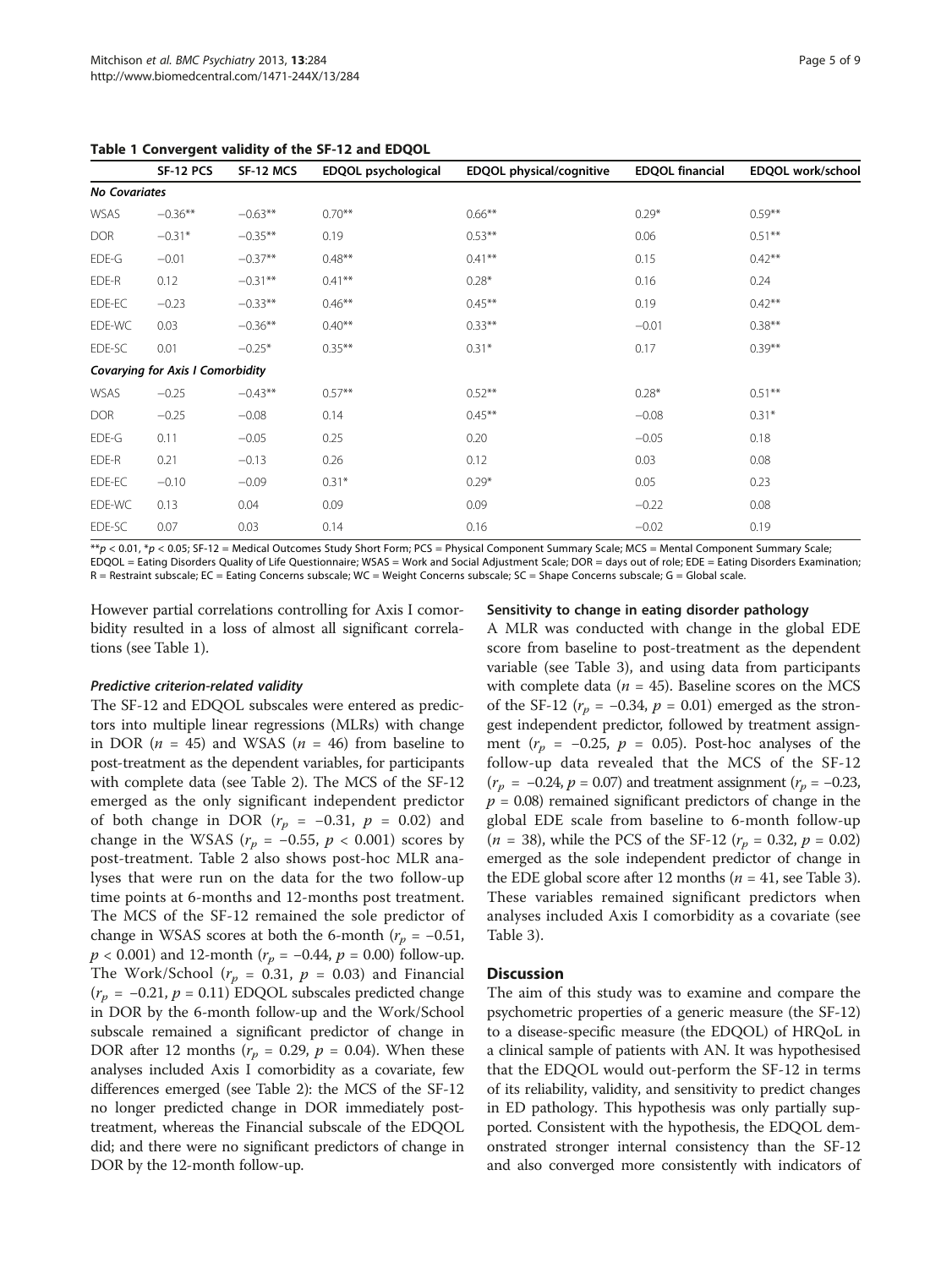| Dependent                                   | <b>Significant predictors</b> | В       | SE(B) | β       | t       | $\boldsymbol{p}$ |
|---------------------------------------------|-------------------------------|---------|-------|---------|---------|------------------|
| Without Axis I Comorbidity as a covariate   |                               |         |       |         |         |                  |
| DOR change: baseline to post-treatment      | SF-12 MCS                     | $-0.23$ | 0.11  | $-0.31$ | $-2.10$ | 0.04             |
| $R_{adj}^2 = 0.07$                          |                               |         |       |         |         |                  |
| DOR change: baseline to 6-month follow-up   | EDQOL Work/School             | 5.20    | 2.07  | 0.40    | 2.51    | 0.02             |
|                                             | <b>EDQOL Financial</b>        | $-4.18$ | 2.12  | $-0.31$ | $-1.97$ | 0.06             |
| $R_{adj}^2 = 0.14$                          |                               |         |       |         |         |                  |
| DOR change: baseline to 12-month follow-up  | EDQOL Work/School             | 2.71    | 1.49  | 0.29    | 1.82    | 0.08             |
| $R_{adj}^2 = 0.06$                          |                               |         |       |         |         |                  |
| WSAS change: baseline to post-treatment     | SF-12 MCS                     | $-0.43$ | 0.10  | $-0.55$ | $-4.34$ | < 0.001          |
| $R_{adj}^2 = 0.28$                          |                               |         |       |         |         |                  |
| WSAS change: baseline to 6-month follow-up  | SF-12 MCS                     | $-0.38$ | 0.10  | $-0.51$ | $-3.61$ | 0.001            |
| $R_{adj}^2 = 0.24$                          |                               |         |       |         |         |                  |
| WSAS change: baseline to 12-month follow-up | SF-12 MCS                     | $-0.33$ | 0.11  | $-0.44$ | $-3.00$ | 0.01             |
| $R_{adi}^2 = 0.17$                          |                               |         |       |         |         |                  |
| With Axis I Comorbidity as a Covariate      |                               |         |       |         |         |                  |
| DOR change: baseline to post-treatment      | Axis I Comorbidities          | 6.97    | 2.62  | 0.40    | 2.67    | 0.01             |
|                                             | EDQOL Financial               | $-4.29$ | 2.06  | $-0.31$ | $-2.08$ | 0.04             |
| $R_{adj}^2 = 0.14$                          |                               |         |       |         |         |                  |
| DOR change: baseline to 6-month follow-up   | EDQOL Work/School             | 4.91    | 2.33  | 0.35    | 2.11    | 0.04             |
|                                             | <b>EDQOL Financial</b>        | $-4.36$ | 2.16  | $-0.34$ | $-2.02$ | 0.05             |
| $R_{adj}^2 = 0.12$                          |                               |         |       |         |         |                  |
| DOR change: baseline to 12-month follow-up  |                               |         |       |         |         |                  |
| $R_{adj}^2 = 0.00$                          |                               |         |       |         |         |                  |
| WSAS change: baseline to post-treatment     | SF-12 MCS                     | $-0.41$ | 0.10  | $-0.52$ | $-3.96$ | < 0.001          |
| $R_{adj}^2 = 0.25$                          |                               |         |       |         |         |                  |
| WSAS change: baseline to 6-month follow-up  | SF-12 MCS                     | $-0.36$ | 0.11  | $-0.48$ | $-3.23$ | 0.00             |
| $R_{adj}^2 = 0.21$                          |                               |         |       |         |         |                  |
| WSAS change: baseline to 12-month follow-up | SF-12 MCS                     | $-0.34$ | 0.12  | $-0.43$ | $-2.85$ | 0.01             |
| $R_{adj}^2 = 0.16$                          |                               |         |       |         |         |                  |

<span id="page-5-0"></span>

| Table 2 Multiple linear regression models using the SF-12 and EDQOL as predictors of change in functional impairment |  |  |
|----------------------------------------------------------------------------------------------------------------------|--|--|
| (predictive validity)                                                                                                |  |  |

 $R_{adi}^2$  = variance in the dependent variable accounted for by the predictor variable(s), adjusting for statistical shrinkage; SF-12 = Medical Outcomes Study Short Form; PCS = Physical Component Summary Scale; EDQOL = Eating Disorders Quality of Life Questionnaire; DOR = days out of role; WSAS = Work and Social Adjustment Scale.

ED severity. In contrast, the SF-12 converged more consistently with indicators of functional impairment, and was better able to predict changes in both functional impairment and ED severity across time.

The development of ED-specific instruments for HRQoL was in part spurred by a concern that generic measures were not sufficiently sensitive to impairment in the EDs, and particularly in AN. The current study has assessed HRQoL using both a generic and an ED-specific instrument in a sample diagnosed with AN. Contrary to our hypotheses, the generic measure of HRQoL – the SF-12 – was found to be more predictive of changes not only in functional impairment but also in ED pathology, compared to the disease-specific EDQOL. Thus this study has challenged previous assertions by demonstrating that a generic measure of HRQoL is valid and sensitive to pathology in a clinical ED sample.

The SF-12 may also be a more accurate measure of HRQoL than the EDQOL, as it showed stronger convergence with the WSAS and DOR question. All subscales of the SF-12, but not of the EDQOL, were significantly correlated with the WSAS scale and the DOR question. The WSAS and DOR question are indicators of functional impairment, a construct closely and theoretically aligned to HRQoL. When functional impairment (including the ability to attend work) is a result of poor health, as is often the case in patients with AN, then it would be expected to be highly correlated with HRQoL.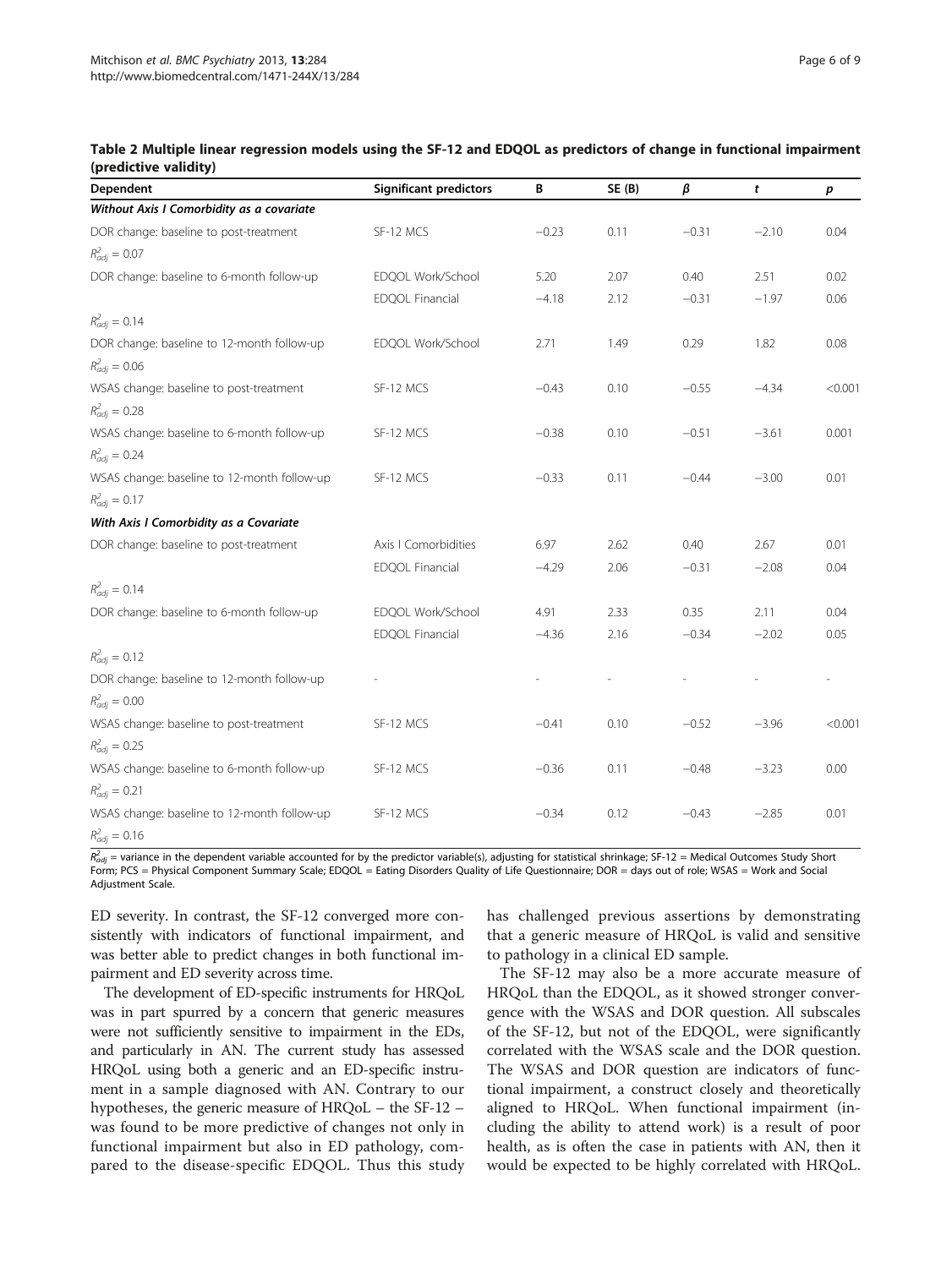| Dependent                                  | <b>Significant predictors</b> | В       | SE(B) | β       | t       | p     |
|--------------------------------------------|-------------------------------|---------|-------|---------|---------|-------|
| Without Axis I Comorbidity as a Covariate  |                               |         |       |         |         |       |
| EDE change: baseline to post-treatment     | SF-12 MCS                     | $-0.05$ | 0.01  | $-0.47$ | $-3.36$ | 0.002 |
|                                            | Treatment assignment          | $-1.02$ | 0.35  | $-0.40$ | $-2.88$ | 0.006 |
| $R_{adj}^2 = 0.23$                         |                               |         |       |         |         |       |
| EDE change: baseline to 6-month follow-up  | SF-12 MCS                     | $-0.04$ | 0.02  | $-0.36$ | $-2.20$ | 0.04  |
|                                            | Treatment assignment          | $-0.86$ | 0.40  | $-0.35$ | $-2.13$ | 0.04  |
| $R_{adj}^2 = 0.12$                         |                               |         |       |         |         |       |
| EDE change: baseline to 12-month follow-up | SF-12 PCS                     | 0.05    | 0.02  | 0.32    | 2.11    | 0.04  |
| $R_{adj}^2 = 0.08$                         |                               |         |       |         |         |       |
| With Axis I Comorbidity as a Covariate     |                               |         |       |         |         |       |
| EDE change: baseline to post-treatment     | SF-12 MCS                     | $-0.04$ | 0.01  | $-0.43$ | $-2.85$ | 0.01  |
|                                            | Treatment assignment          | $-0.84$ | 0.36  | $-0.35$ | $-2.31$ | 0.03  |
| $R_{adj}^2 = 0.16$                         |                               |         |       |         |         |       |
| EDE change: baseline to 6-month follow-up  | Treatment assignment          | $-0.81$ | 0.44  | $-0.33$ | $-1.87$ | 0.07  |
|                                            | SF-12 MCS                     | $-0.03$ | 0.02  | $-0.32$ | $-1.82$ | 0.08  |
| $R_{adj}^2 = 0.08$                         |                               |         |       |         |         |       |
| EDE change: baseline to 12-month follow-up | SF-12 PCS                     | 0.05    | 0.03  | 0.33    | 2.11    | 0.04  |
| $R_{adj}^2 = 0.08$                         |                               |         |       |         |         |       |

## <span id="page-6-0"></span>Table 3 Multiple linear regression models using the SF-12 and EDQOL subscales as predictors of change in eating disorder pathology

 $R^2_{adj}$  = variance in the dependent variable accounted for by the predictor variable(s), adjusting for statistical shrinkage; SF-12 = Medical Outcomes Study Short Form; PCS = Physical Component Summary Scale; EDQOL = Eating Disorders Quality of Life Questionnaire; EDE = Eating Disorders Examination (global scale).

Due to its personal and broad societal impacts functional impairment has important public health implications, and as such measures that are able to capture functional impairment contribute to a greater understanding of the overall burden of EDs. On the other hand, the EDQOL had stronger convergence with ED severity. All EDQOL subscales (except Financial) had significant correlations with the EDE scales, whereas only the MCS of the SF-12 was correlated with the EDE. As such, the EDQOL can be helpful in understanding the severity of an ED, given that high EDQOL scores are closely associated with high EDE scores. The relative convergence of the SF-12 and EDQOL with functional impairment versus ED pathology may be expected based on the specificity of the instruments. The generic nature of the SF-12 allows it to assess overall impairment in functioning - not only that perceived to stem from an ED - and as such is expected to align with other generic measures of impairment. Similarly, because the EDQOL was designed for people with EDs, it may be expected to align more closely with ED measures. Interestingly, once Axis I comorbidity was controlled for, many of the correlations with measures of functional impairment and ED severity were lost. This may signify that comorbid disorders accounted for much of the association with impairment and severity. It may also indicate that with greater ED severity the likelihood of having a comorbid disorder increases, and that this is associated with overall greater impairment.

The MCS of the SF-12 was consistently predictive of scores on the WSAS following treatment. However while the MCS was also predictive of DOR immediately posttreatment, it was not so at the follow-up time-points, 6 and 12 months post-treatment. Rather, the EDQOL (specifically the Work/School and Financial subscale) emerged as a significant predictor of DOR 6 and 12 months following treatment. In interpreting these findings, poorer mental wellbeing and functioning in work or school prior to treatment was associated with greater improvements in the occupational, academic, household, and interpersonal domains post-treatment. This likely demonstrates that those who are functioning less well prior to treatment have more room to improve, and this is able to be reflected particularly well by the MCS of the SF-12, but also to some extent on the Work/School and Financial subscales of the EDQOL.

A limitation of the current study may have been the use of the SF-12 rather than the longer scale from which it was derived, the SF-36, which may be more comparable to the EDQOL in design. A more balanced comparison of generic vs. disease-specific instruments may have used the EDQOL and SF-36, both of which are similar in length and have multiple subscales. Further, the SF-36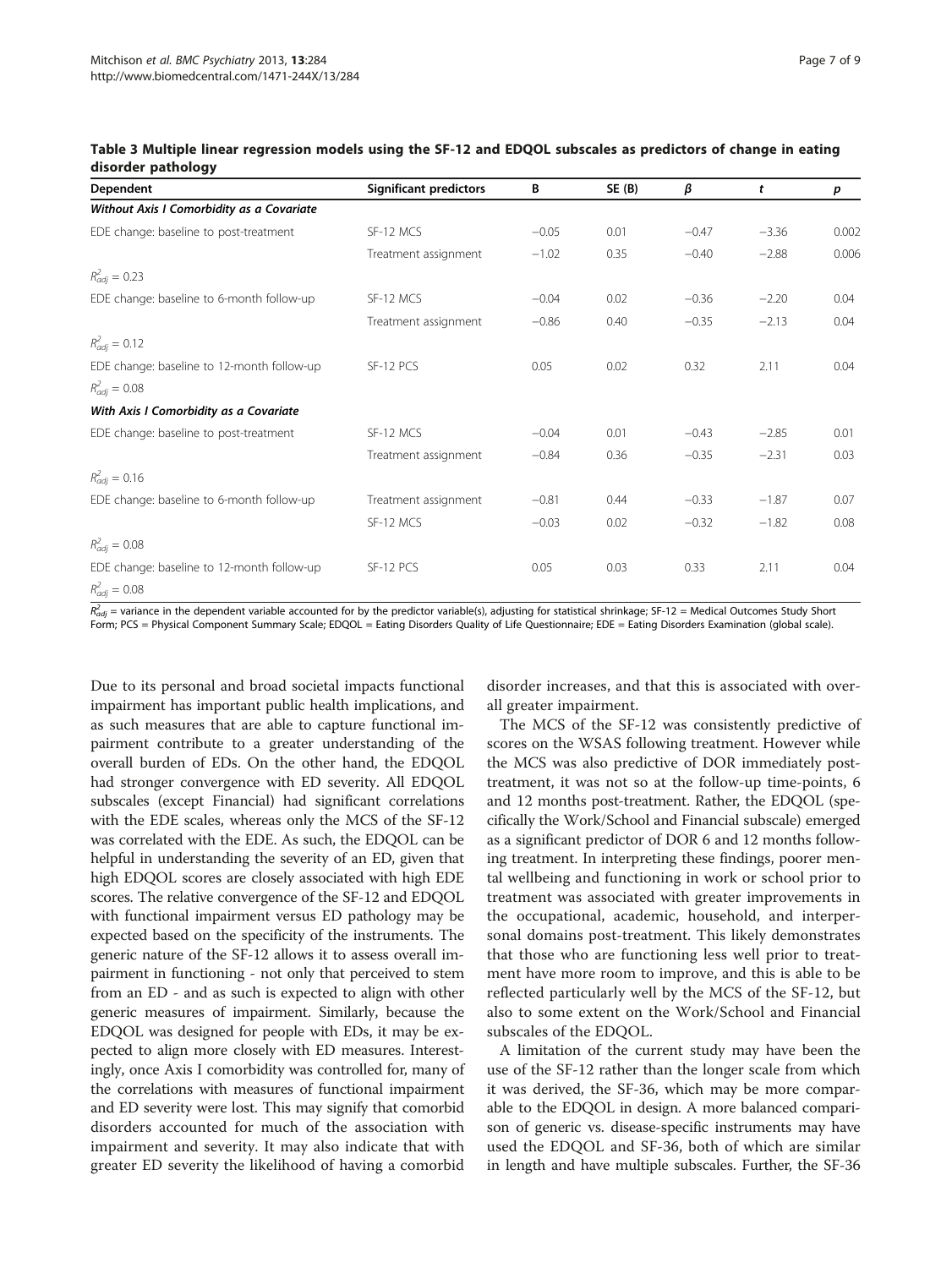<span id="page-7-0"></span>may have stronger psychometric properties than the SF-12 [\[33](#page-8-0)]. Test-retest reliability is an important psychometric indicator that we were unable to assess in the current study. Although this could have been achieved by adding another pre-treatment assessment point, this was decided against in order to limit participant burden in the randomized controlled trial in which the current study was embedded. Another limitation with the design of this study is that it did not allow for comparisons with other diagnostic subgroups or healthy controls. These comparisons would be of interest in future research since several previous studies have found that compared to people with other ED diagnoses or in the general community, people with AN demonstrate less or commensurate impairment in HRQoL [[12](#page-8-0)-[14](#page-8-0)]. The omission of amenorrhea as a criterion for AN may be seen as a limitation. This was done in order to be more consistent with the proposed DSM-5 criteria for AN and as such to have greater relevance to future studies using these criteria. It is acknowledged however that this may have resulted in a sample that differed from previous studies' samples based on DSM-IV criteria. Participants in the current study may also have been older than those in previous AN studies. This was influenced by the aims of the treatment trial, which was to assess treatment efficacy in participants with long-standing AN. Finally, it is important to emphasise that our findings relate specifically to the population of chronic AN, and that although our findings are possibly relevant to other populations, this would need to be verified by future research.

In regards to advice for researchers and practitioners who wish to measure HRQoL, the decision ultimately comes down to the design and purpose of measurement. Should cross-comparisons be desired with the general population or other diagnostic groups, then generic measures, such as the SF-12 or SF-36 should be applied. However, the implication from this study is that if the sample of interest is AN-only then either the SF-12 or EDQOL could be used. If users require a measure that will also provide an indication of ED severity, then the EDQOL could be relatively more useful. Conversely, if the aim is to provide an indication of functional impairment, then the SF-12 may be the preferred option. On the other hand, and in line with previous suggestions, if time and resources permit, generic and disease-specific measures may be used in tandem.

# Conclusion

Our findings indicate that the EDQOL, a disease-specific measure of HRQoL, and the SF-12, a generic measure of HRQoL, are reliable and valid measures; and that the SF-12 is also sensitive to changes in pathology in a sample of patients with enduring AN. This provides evidence against previous assertions that generic measures of

HRQoL are not sufficiently sensitive to impairment associated with AN. Both the SF-12 and the EDQOL are useful measures of HRQoL for practitioners and researchers who work with patients with AN.

#### Abbreviations

HRQoL: Health-related quality of life; ED: Eating disorder; AN: Anorexia nervosa; EDQOL: Eating disorder quality of life questionnaire; SF-12: Medical Outcomes Study (12-item) Short-Form; CBT: Cognitive behavioural therapy; SSCM: Specialist Supportive Clinical Management; BMI: Body mass index; EDE (−Q): Eating Disorder Examination (Questionnaire); PCS: Physical component summary scale; MCS: Mental component summary scale; WSAS: Work and social adjustment scale; DOR: Days out of role; SPSS: Statistical package for the social sciences; MLR: Multiple linear regressio.

#### Competing interests

The authors declare that they have no competing interests.

#### Authors' contributions

DM Design, methods, analysis, interpretation. PH Design, methods, interpretation. SE Design, interpretation and manuscript. RC Interpretation, analytic methods and manuscript. DLG Interpretation and manuscript. HL Interpretation and manuscript. JM Interpretation and manuscript. SSY Interpretation and manuscript, ST Responsible for data collection, larger study, funding, interpretation. All authors read and approved the final manuscript.

#### Acknowledgments

Funding from a National Health and Medical Research Congress program grant (no. 457419) to Chief Investigators Prof Touyz (University of Sydney), Prof Lacey (University of London), Prof Le Grange (University of Chicago), Prof Hay (University of Western Sydney).

#### Author details

<sup>1</sup>School of Medicine, University of Western Sydney, Sydney, Australia. <sup>2</sup>Centre for Health Research, School of Medicine, University of Western Sydney, Sydney, Australia. <sup>3</sup>School of Medicine, James Cook University, Townsville Australia. <sup>4</sup>Neuropsychiatric Research Institute, Fargo, United States of America. <sup>5</sup>School of Medicine and Health Sciences, University of North Dakota, Grand Forks, United States of America. <sup>6</sup>Department of Psychiatry and Behavioral Neuroscience, University of Chicago, Chicago, United States of America. <sup>7</sup> Division of Population Health Sciences and Education, Eating Disorders Research Team, St George's, University of London, London, United Kingdom. <sup>8</sup>School of Medicine and Public Health, University of Newcastle Orange, Australia. <sup>9</sup>School of Sociology, Australian National University Canberra, Australia. <sup>10</sup>School of Psychology, University of Sydney, Sydney, Australia.

#### Received: 29 January 2013 Accepted: 21 June 2013 Published: 7 November 2013

#### References

- 1. Reas DL, Williamson DA, Martin CK, Zucker NL: Duration of illness predicts outcome for bulimia nervosa: A long-term follow-up study. Int J Eat Disord 2000, 27(4):428–434.
- 2. Keel PK, Dorer D, Eddy K, Franko D, Charatan D, Herzog D: PRedictors of mortality in eating disorders. Arch Gen Psychiatry 2003, 60(2):179–183.
- 3. Coelho R, Ramos S, Prata J, Bettencourt P, Ferreira A, Cerqueira-Gomes M: Heart failure and health related quality of life. Clinical practice and epidemiology in mental health 2005, 1(19). doi:10.1186/1745-0179-1-19.
- 4. Touyz S, Le Grange D, Lacey H: A randomised control trial of nonspecific supportive clinical management (NSCM) versus cognitive behaviour therapy (CBT) in longstanding anorexia nervosa. Aust  $N Z J$  Psychiatry 2009, 43. Suppl. 1: A13.
- Williams KD, Dobney T, Geller J: Setting the eating disorder aside: An alternative model of care. Eur Eat Disord Rev 2010, 18(2):90–96.
- 6. Strober M: The chronically ill patient with anorexia nervosa: Development, phenomenology, and therapeutic considerations. In The treatment of eating disorders: A clinical handbook. Edited by Grilo CM, Mitchell JE. London: The Guilford Press; 2010:225–238.